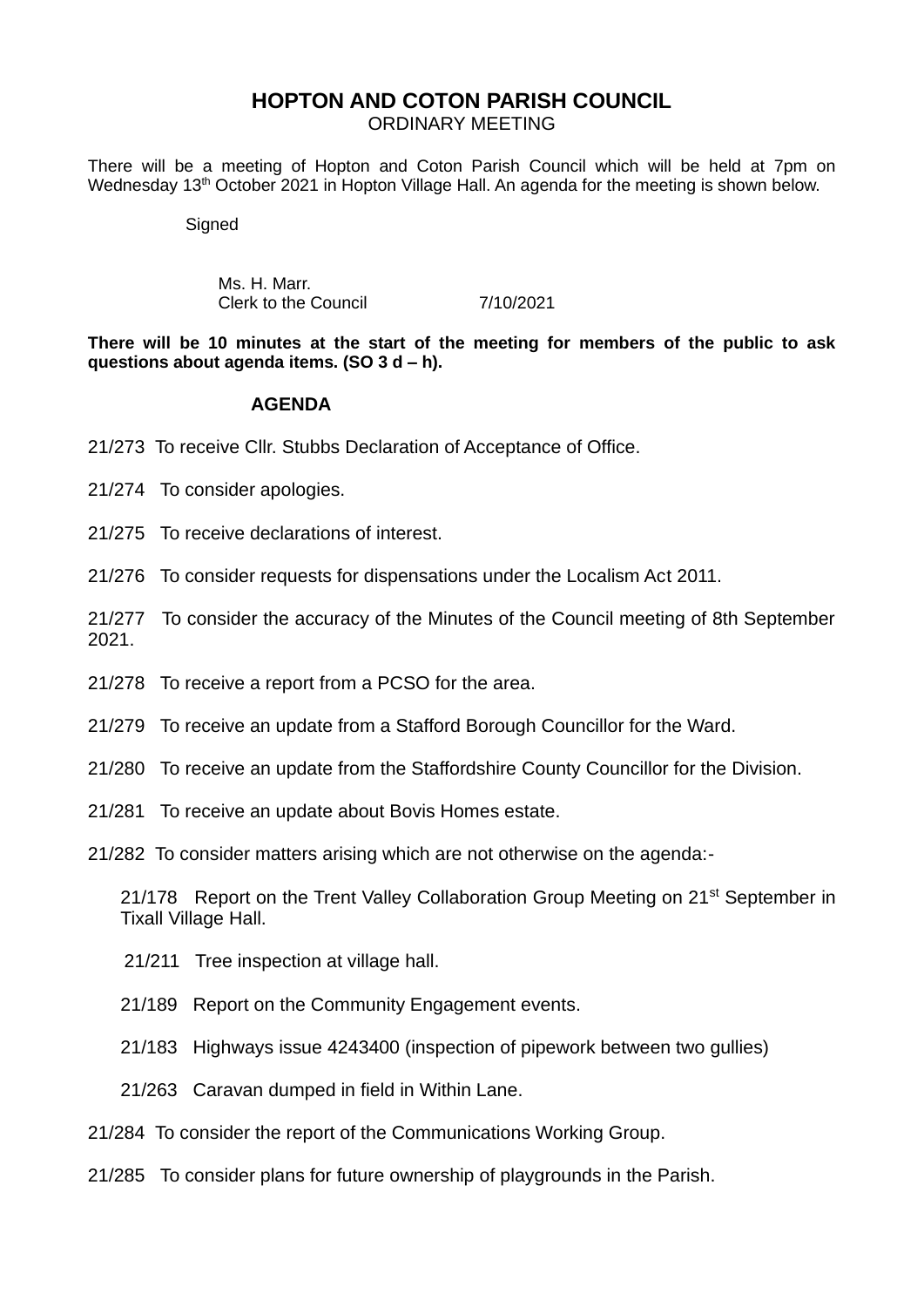21/286 To consider highways' signage issues in parish.

21/287 To consider the speed limit along the Tixall Road after Audlem Road.

21/288 To consider requesting a dog waste bin to be fitted on the Staffordshire Technology Park sign on Beaconside.

21/289 To consider changing the name of the Parish Council to Hopton and Coton Community Council.

21/290 To consider issues raised by Hopton Community Hub Charitable Trust:

- a) Tenancy at Will.
- b) Provision of phone/broadband facilities.
- c) Extension of cleaners duties to allow easier access to playing field.
- d) Replace door glazing with safety glass where necessary.
- e) Underground electrical cable to provide heating and lighting in portacabin.

21/291 To consider comments on the following planning applications and appeals.

21/292 To consider Borough Council consultation on Gambling Act 2005, Draft Statement of Principles 2022 to 2025.

21/293 To consider authorising the following payments.

21/294 To approve the bank reconciliation as a true record.

21/295 To receive correspondence.

21/296 To resolve to exclude the press and public during consideration of item 21/296 under the Public Bodies (Admission to Meetings) Act 1960 on the grounds that publicity would be prejudicial to the public interest by reason of the confidential nature of the business to be transacted.

21/297 To consider employment issues:

Retired Clerk Agree Clerk's job description. Agree and sign Clerk's contract of employment Purchase of new equipment and software for the Clerk. Agreement on Locum Assistant Clerk's Terms and Conditions. Agree and sign locum assistant clerk's contract.

21/298 Next meeting. Next ordinary Parish Council meeting 7pm on Wednesday 10<sup>th</sup> November in Hopton Village Hall.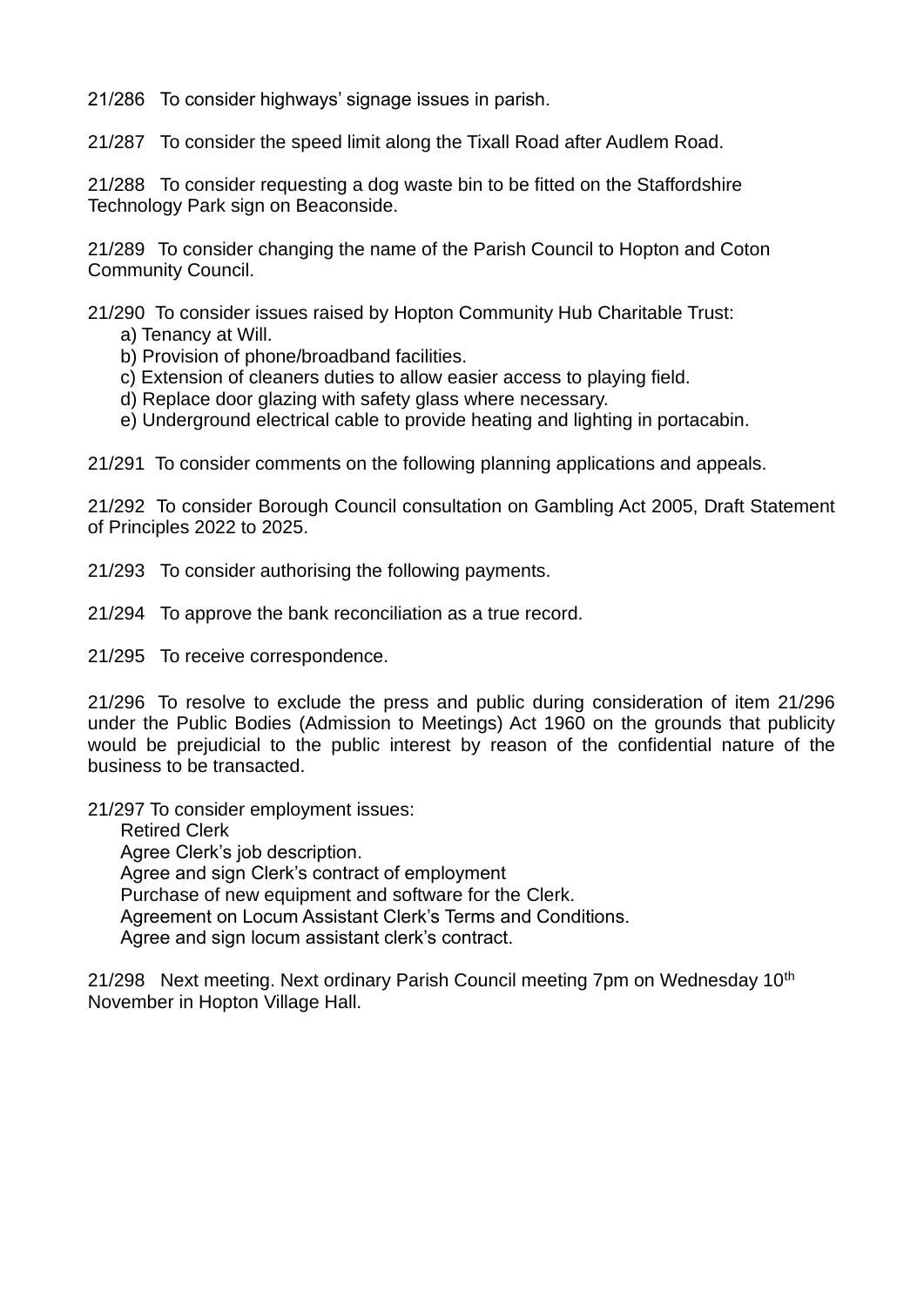# **HOPTON AND COTON PARISH COUNCIL**

#### **Minutes of the ordinary Council meeting of 8th September 2021 held at 7pm in Hopton Village Hall.**

**Present:** Cllr. Gilbert (Chair), Cllr. Spennewyn (Vice Chair), Cllr. Miss. Brown-Bullivant, Cllr. Brindley and Cllr. Rogers.

**Also in attendance.** J. Blount (Clerk) and 5 members of the public.

**Public question time.** Questions were asked about caravan in a field in Within Lane and a litter problem.

**21/249 Apologies.** Apologies were accepted from Cllr. Lamond.

**21/250 Declarations of interest.** There were no declarations of interest.

**21/251 Requests for dispensations under the Localism Act 2011.** None.

**21/252 Minutes of the meeting of the Council of 1st September 2021.** Cllr. Mrs. Brown-Bullivant was recorded as being present but was not. With this correction the Minutes were agreed as a true record.

**21/253 Update from a Stafford Borough Councillor for the Ward.** Cllr. Mrs. Beatty said that planning delays due to Covid issues would be resolved soon. Officers were returning to their desks. Cllr. Beatty said that the Borough Council had a strong business unit built up during the pandemic. As well as major development of the town centre due to take place soon a Memorial Woodland and Local Nature Reserve were planned.

**21/254 Update from the Staffordshire County Councillor for the Division.** Cllr. Francis was not available.

**21/255 Report from a PCSO for the area.** PCSO Lyndsey Brough said how important it was to report suspicious activity either via 101 or the services social media link. She asked people to be especially vigilant for thefts from vans.

**21/256 Update about Bovis Homes estate.** Cllr. Spennewyn reported that Bayswater Square was finished. The balancing pond was the next project and then the trees in October.

**21/257 Update from the Neighbourhood Plan Working Group.** The Neighbourhood Plan consultant reported that he had had the end date for the lottery grant put back until the end of November to accommodate delays.

**21/258 Update from the New-Build Working Group.** The Group had not met. The Council confirmed that it was still intended to progress the lottery bid for £330k.

**21/259 Matters arising from recent meetings which are not otherwise on the agenda.**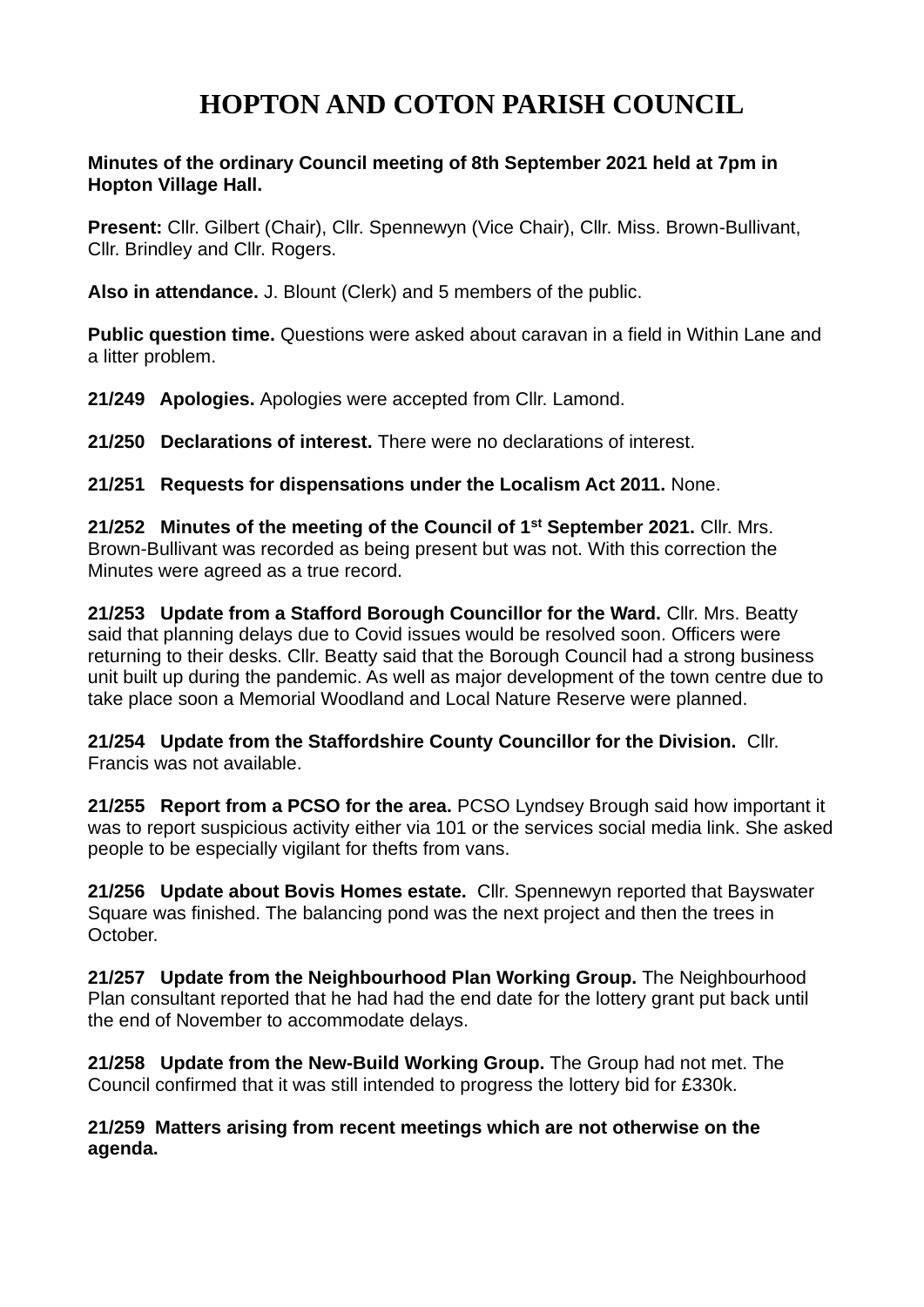**21/178 Trent Valley Collaboration Group Meeting on 21st September in Tixall Village Hall.** To report to the next ordinary meeting.

#### **21/212 OpenReach offer.**

**Resolved to leave this to be dealt with by local residents. Item discharged.**

**21/214 Temporary use of the land set aside as a crematorium extension as a play area.** Stafford Borough Council had decided that the land would be a flower meadow once it had been handed over by the developer.

#### **Resolved to discharge this item.**

**21/231 Poll cards for election of new Councillor to fill vacant seat.** Notices on notice boards, web site and in Village Voice.

#### **Resolved that the Clerk supply 'promotional' text to Cllr. Rogers who would post it on Hopton NextDoor.**

**21/211 Tree inspection at village hall.** Three quotes were sought but only one received after 2 weeks. A report has been commissioned. This, and the Condition Report, will inform the next Village Hall meeting so that there will be some figures for the November Village Hall budget. The Village Hall lease letters relating to the solicitor's Terms of Business and Client Care letter had not been signed. The Proper Officer was asked to correct the oversight.

**21/180 Arrangements for replacing Clerk/RFO and Assistant Clerk.** A tour of the parish is planned for Monday 27th September. Members were shown Ms Marr's article in The Clerk magazine.

### **Resolved to pay Ms. Marr's expenses for the parish tour.**

**21/189 Community engagement events.** Quotes have yet to be sought for door-todoor survey because of time pressure.

**Resolved to hold public engagement events on 25th September in Hopton Village Hall and 2nd October in Bayswater Square. Local groups to be invited to join in.**

**21/183 Highways issue 4243400 (inspection of pipework between two gullies)** Awaiting response from County Council.

### **21/260 Project to put forward for a Stafford Borough Council Community Award.**

**Resolved not to put any project forward. Item discharged.**

**21/261 Provision of defibrillator in Hopton village.**

**Resolved that RFO include 2 x defibrillators in the forthcoming budget.**

#### **21/262 Comments on the following planning applications and appeals:**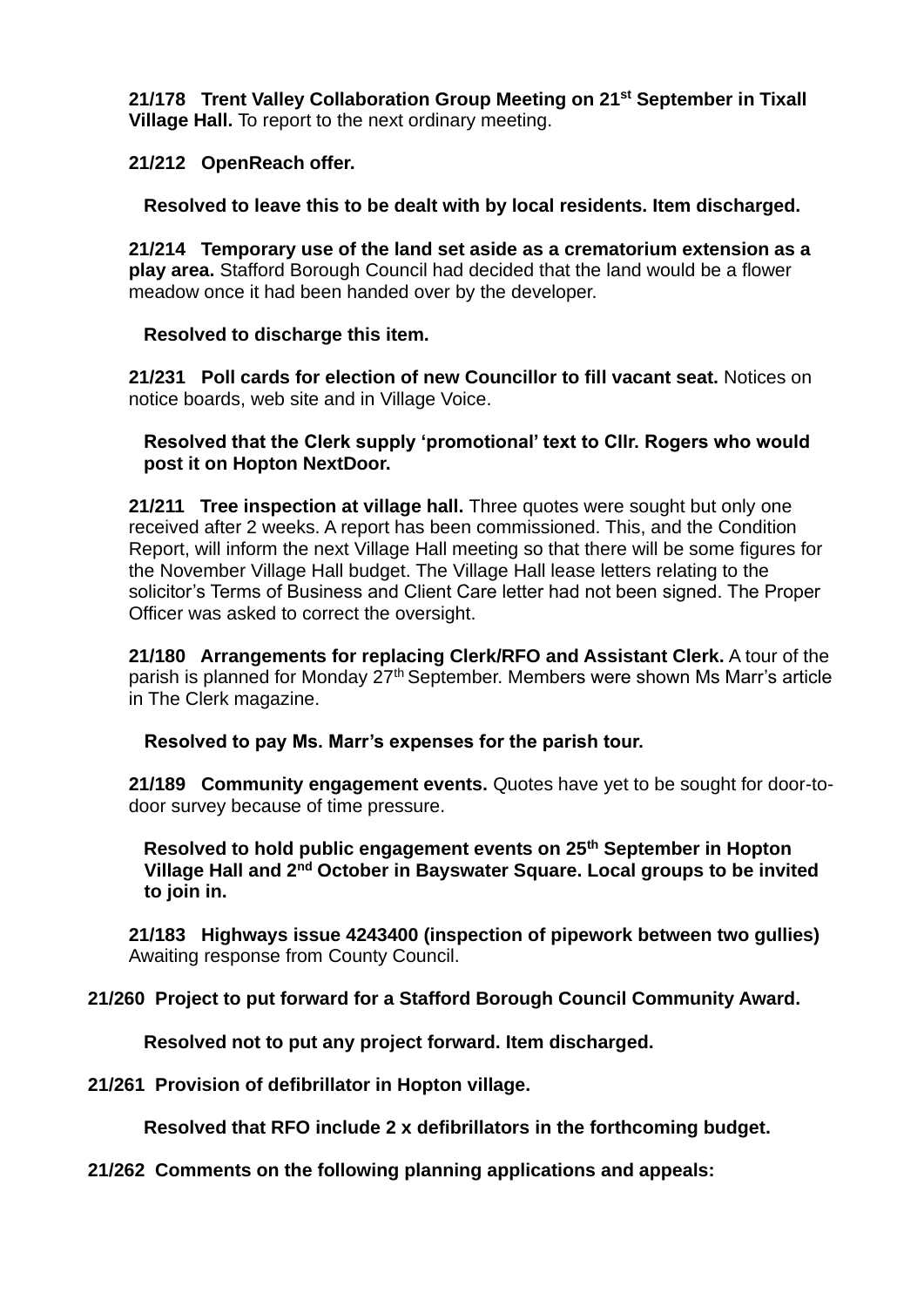**App. 21/34822/FUL Redesign of existing fire station facilities & disposal of land.**

**Resolved to ask for the provision of community facilities to be included by condition. Disappointed at the lack of provision of car chargers and solar panels. Clerk to arrange visit to Stafford Fire Station.**

**App. 21/34437/FUL Construction of rural worker's dwelling at Stable Park.**

**Resolved to object on the grounds that it was outside a settlement boundary. Any development to include details of insulation, grey water reuse and foul sewage disposal.**

**App. 21/34737/HOU Replacement of barn to include workshop, storage and solar panels. Heathfields Barn, Weston Bank.**

**Resolved that there was no objection to this application.**

**21/263 Caravan dumped in field in Within Lane.**

**Resolved Clerk report this to Stafford Borough Council.**

#### **21/264 Compliance issues with the General Data Protection Regulations.**

The Department for Digital, Culture, Media & Sport ('DCMS') announced, on 9 September 2021, that the Government had launched a public consultation, proposing reform to the UK's data protection regime, aiming to deliver Mission 2 of the National Data Strategy to secure a pro-growth and trusted data regime.

**Resolved that this item be revisited when the government's new General Data Protection Regulations come out.**

**21/265 Formal decision and draft Business Plan for new bank account.**

**Resolved that:**

- **The Council accept Unity's Terms and Conditions and appoint them as our Bankers.**
- **The Council acknowledge that Unity's Terms and Conditions may vary from time to time and agree to be bound by them.**
- **The Council will provide Unity with instructions and changes in line with the mandate.**
- **Unity should rely on this Mandate until the Council send future amends.**
- **The Council will send Unity a copy of the Memorandum and Articles of Association, a copy of the Company's Rules, our Trust Deeds or our registration documents. The Council will inform Unity of any changes to these in writing.**
- **The Council will also notify Unity in writing of any change in Directors/Trustees/Officers and membership.**

**Resolved that the draft Business Plan be accepted for the purpose of opening the Unity Trust account. To be revised as part of the budget process.**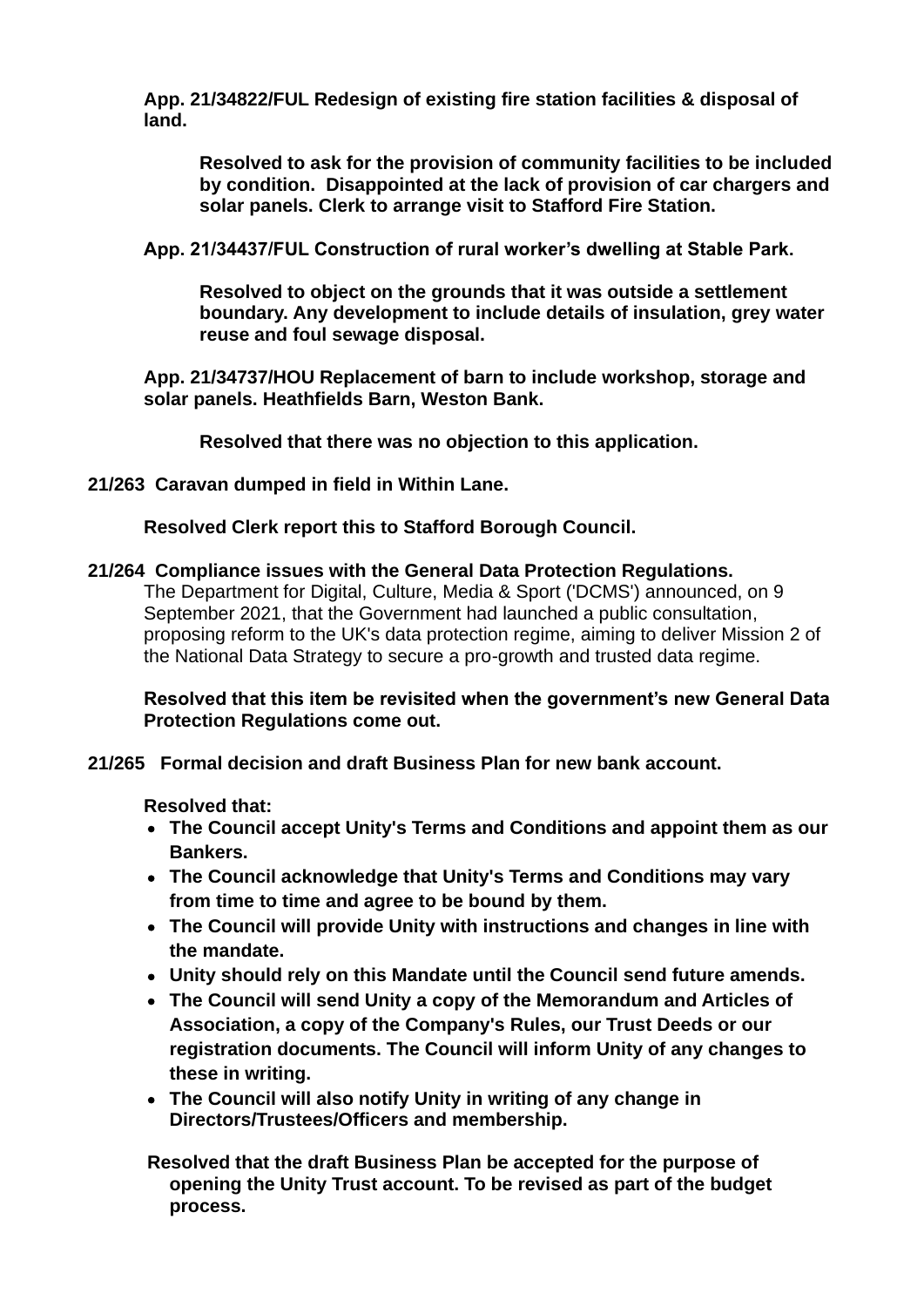### **21/266 Revision of Financial Regs.**

**Resolved that Section 3 of the Financial Regulations be revised by the RFO to encompass the practical preparation for the annual precept submission.**

| <b>Items</b>                                                       | <b>Net</b> | <b>VAT</b> | Gross   |
|--------------------------------------------------------------------|------------|------------|---------|
| Salaries and expenses                                              | 1026.17    | 00         | 1026.17 |
| Mazars, External audit                                             | 300.00     | 60.00      | 360.00  |
| Staffs. County Council, Remove tree branches and make safe. 229.98 |            | 00         | 229.98  |
| Trent Grounds Maintenance, August mowing.                          | 408.00     | 81.60      | 489.60  |
| Hopton Village Hall, Transfer hire payment                         | 18.00      | 00         | 18.00   |

| 21/267 Resolved to authorise the following payments: |
|------------------------------------------------------|
|------------------------------------------------------|

New folder for Minutes, envelopes and paper purchased. Safety work commissioned to fix loose slab on village green. (Fin Regs 4.5)

### **21/268 Bank reconciliation.**

Noted that paper statements were going to former clerk and being redirected. The early meeting date and late delivery of statements meant that there was no time to produce a bank reconciliation but the Council did review the bank statements to be reassured that funds were intact.

#### **21/269 Correspondence.**

### **Resolved to note the correspondence.**

**21/270 Resolved to exclude the press and public during consideration of item 21/271 under the Public Bodies (Admission to Meetings) Act 1960 on the grounds that publicity would be prejudicial to the public interest by reason of the confidential nature of the business to be transacted.**

#### **21/271 Historic employment issues.**

Awaiting response from claimant.

#### **21/272 Next meeting. Next ordinary Parish Council meeting 7pm on Wednesday 13th October in Hopton Village Hall.**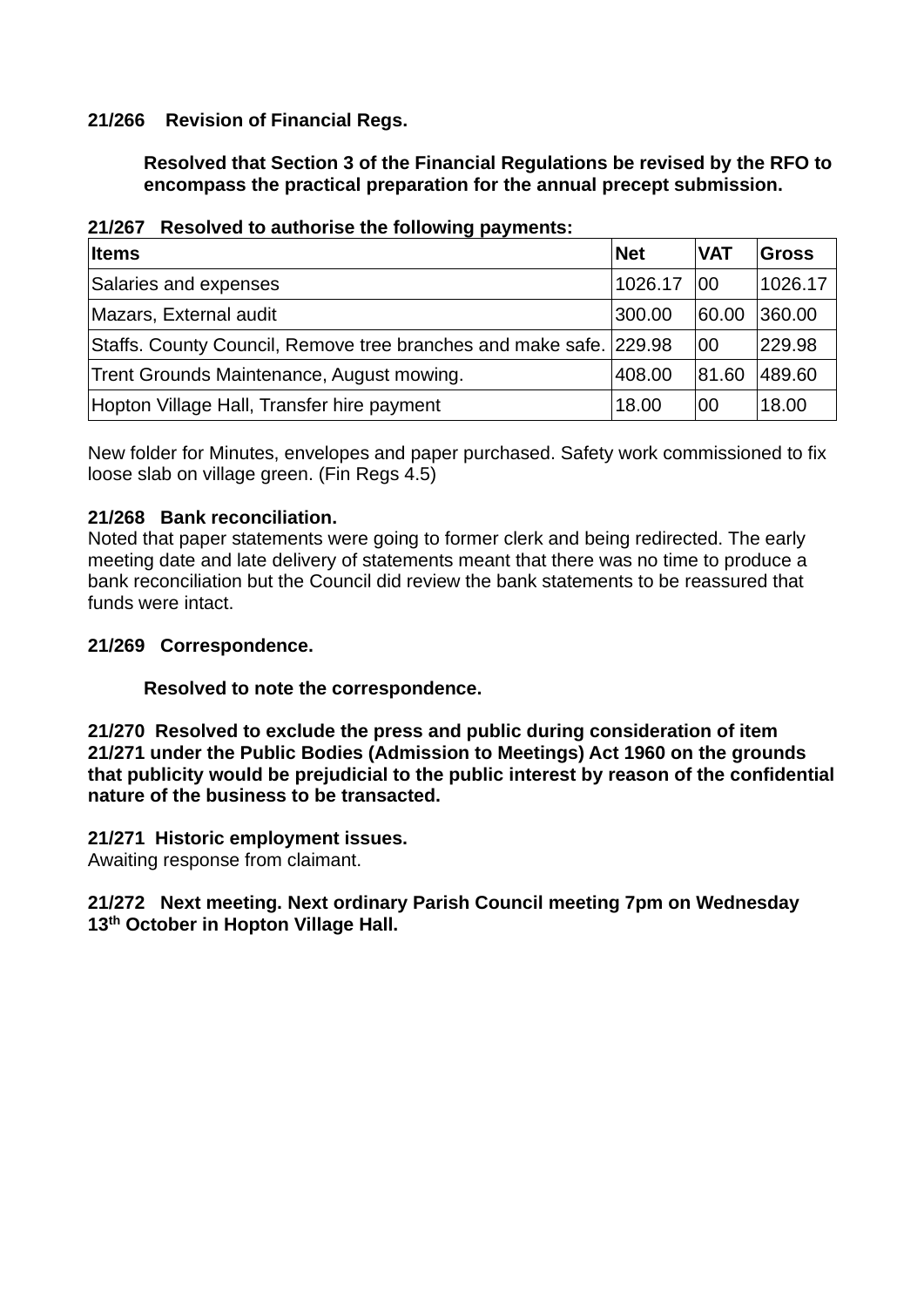# **Hopton and Coton Parish Council Communication Policy and Plan**

This policy and plan sets out the Parish Council methodology and procedures for both its internal and external communications using appropriate media and technologies at itsdisposal.

8 September 2021

Version 1.1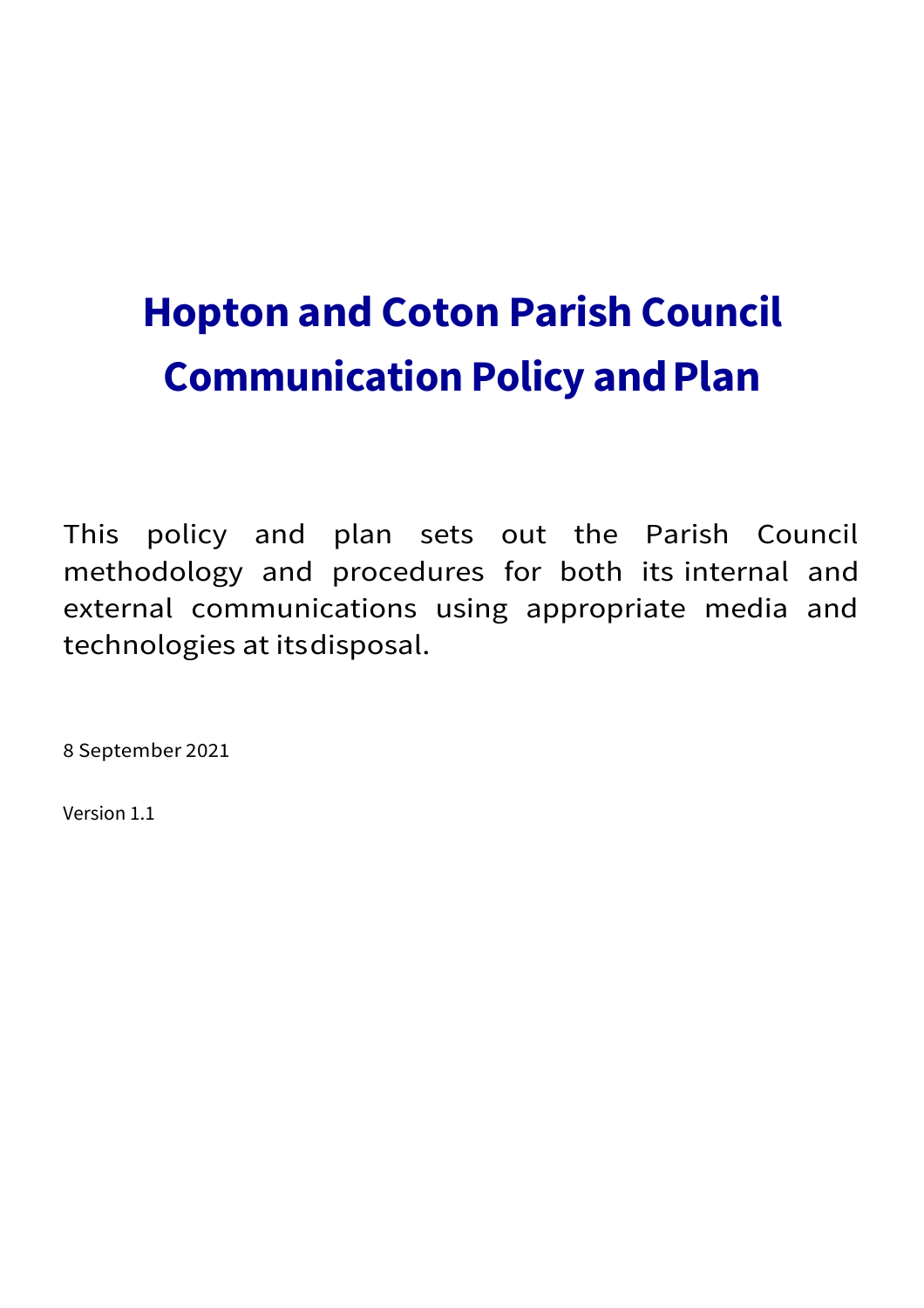# **Index**

| Index                                | $\overline{2}$ |
|--------------------------------------|----------------|
| Introduction                         | 3              |
| The Importance of Good Communication | $\overline{4}$ |
| <b>Code of Practice</b>              | 5              |
| <b>Concerns Arising</b>              | $\overline{7}$ |
| The Moderator                        | $\overline{7}$ |
| <b>Methods of Communication</b>      | 8              |
| <b>Communications Plan</b>           | 13             |
| Data security                        | 14             |
| Web Hosting                          | 14             |
| Linkage to Social Media sites        | 15             |
| Costings                             | 15             |
| <b>Document Status</b>               | 16             |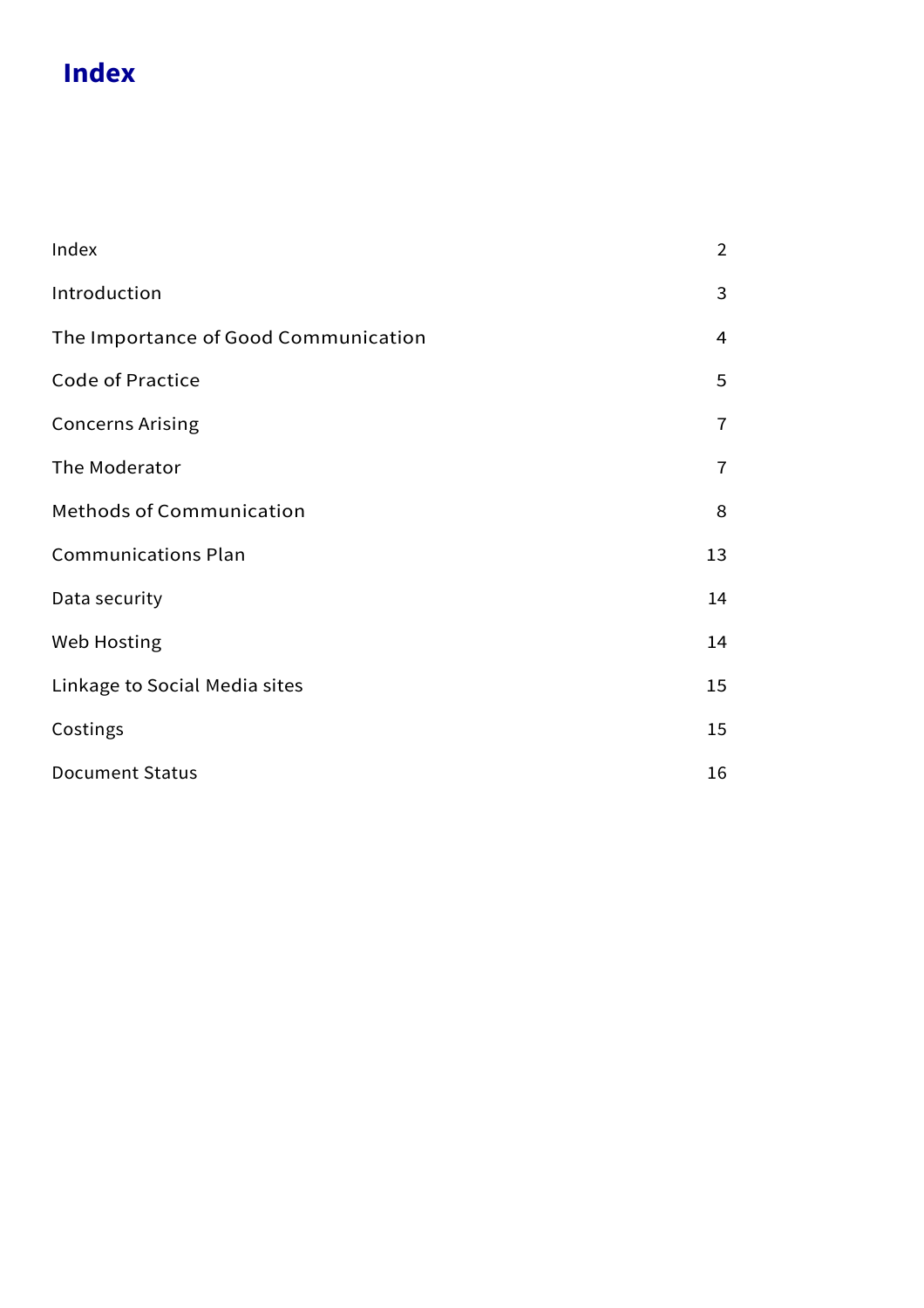# **Introduction**

Hopton and Coton Parish Council (HPC) has undertaken to 'communicate, consult and engage' with parish residents. As the parish grows the council needs to investigate, develop and to become confidant in its use of social media in order to reach out to residents.

The purpose of this policy and plan is therefore to set out how the Council intends to achieve this by developing and improving its communications in thefuture.

The overall aim is to make Council communications a two-way process: to give people the information to understand accurately what we do, while also enabling the council to make informed decisions using information received fromresidents andinterested parties such as the PCSOteams.

The document will set out the policy for the communication plan and the infrastructure used to implement that plan. It will also establish a code of practice to guide users of the plan in their use of social media when acting as parish councillors or supportingstaff.

The procedures contained in this Policy apply equally to both council members and employees.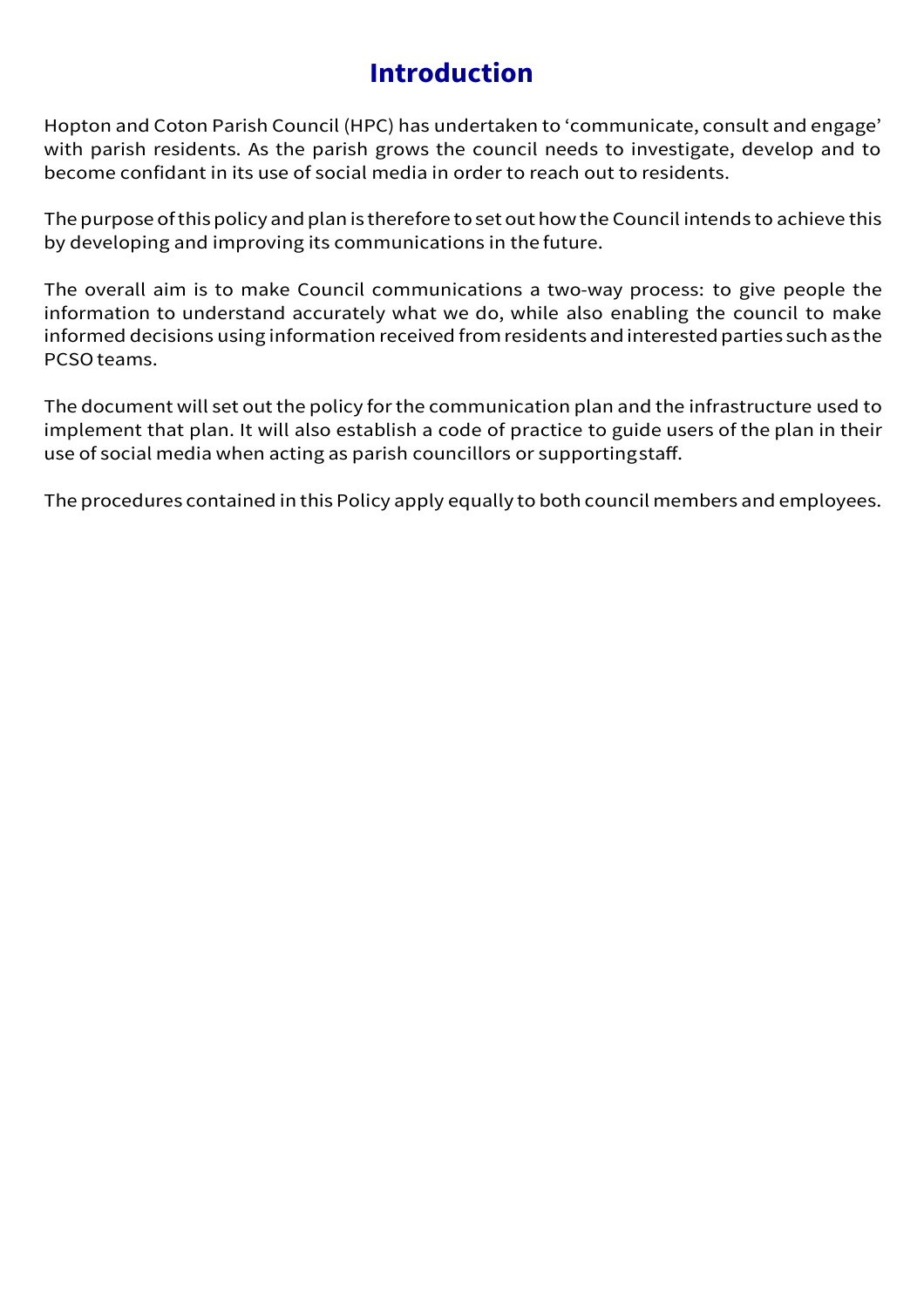# **The Importance of Good Communication**

Good communications will enable HPC to:-

- better understand the needs of the community and develop appropriate strategies and priorities when dealing with those needs raise resident's satisfaction, trust and confidence in the parish council by communicating about issues, services and opportunities in the parish, the district and region
- be an effective voice of the community enabling the community to raise issues that affect them more easily maintain and enhance the reputation of HPC
- proactively challenge inaccuracies and misrepresentations that might undermine the brand image or integrity of HPC or the parish councillors develop a working relationship with residents in the wider parish

# **Code of Practice**

It is extremely important that as the parish council establish and agree a communications plan it also develops and agrees to a code of practice.

The code of practice will concern the use of social media by the council as it develops its online presence.

This code of conduct should be developed by the council itself taking into account all legal and relevant practices. This would include GDPR practices which must be adheredto.

When using social media (including email) the parish council must be mindful of the information posed in both a personal and Council capacity and keep the tone of any comments respectful and informative.

Online content should be accurate, objective, balanced and informative.

Parish Councillors and Council staff must not:-

- Hide their identity using false names or pseudonyms
- Present personal opinions as that ofthe Parish Council
- Present themselves in a way that might cause embarrassment to the Council
- Post content that is contrary to agreed decisions of the parish Council
- Post controversial or potentially inflammatory remarks
- Engagein personal attacks, onlinefights and hostilecommunications
- Use an individual's name unless given written permission to do so
- Publish photographs or videos of minors without parental permission
- Post any information that infringes copyright of others
- Post any information that may be deemed libellous
- Post online activity that constitutes bullying or harassment Bring the Parish Council into disrepute, including through posting content in a personalcapacity
- Postoffensivelanguagerelatingtorace,sexuality,disability,gender, age, religion orbelief
- Conduct any online activity that violates laws, regulations or that constitutes a criminal offence
- Publish untrue statements about a person which is damaging to their reputation and which may be considered libellous and could result in a court action and fine for damages
- Post copyright images or text on parish social media sites as this may be is an offence.
- Publish personal data of individuals without permission as this could be considered a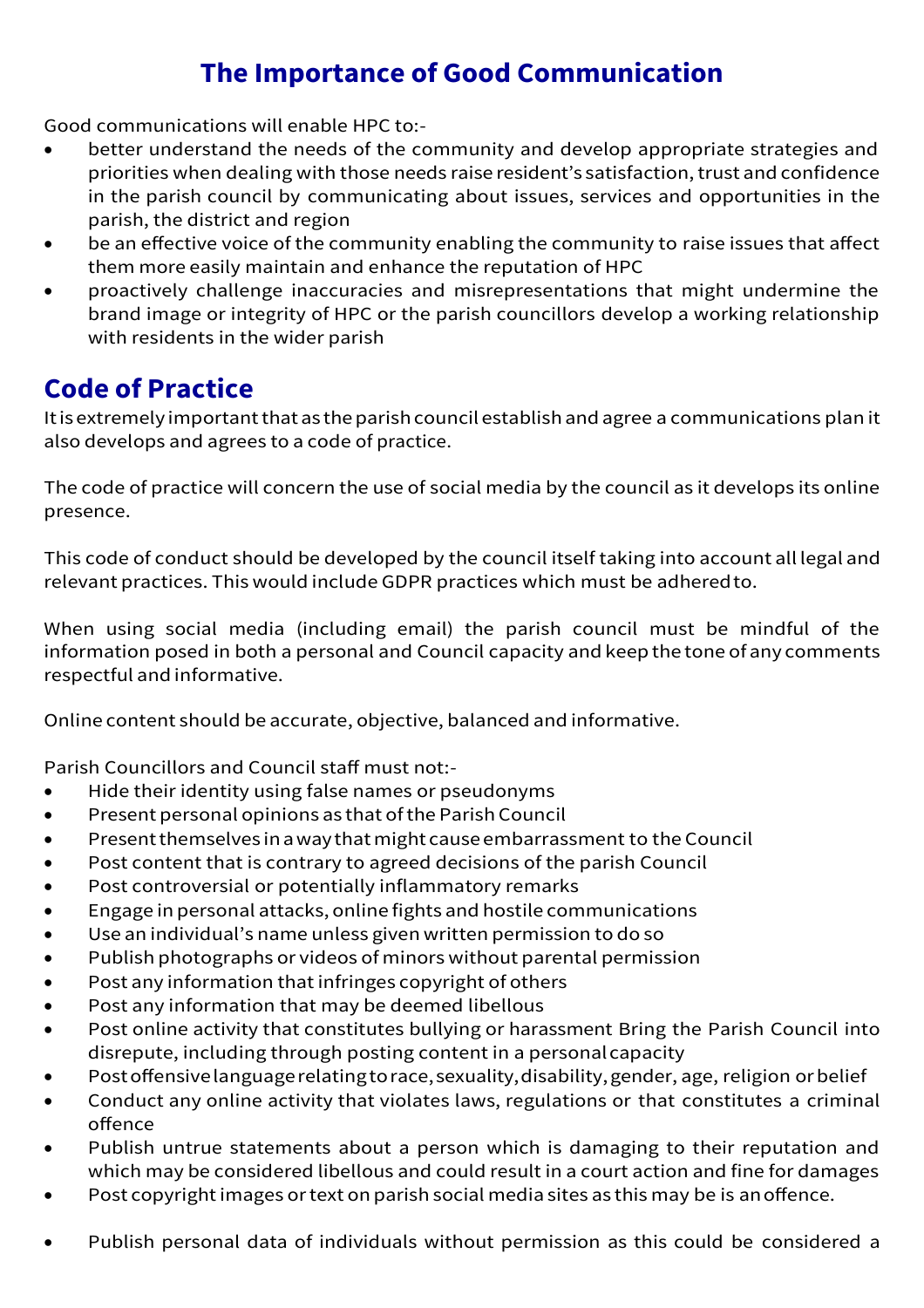breach of Data Protection legislation

- Publish obscene material as described by current legislation Post individual or otherwise Councillors views in any capacity in advance of matters to be debated by the Council at a Council or committee meeting as this may constitute a predisposition,
- predetermination or bias and may require the individual to declare an interest at Council meetings.

# **Concerns Arising**

Anyone with concerns regarding content placed on social media sites that denigrate Councillors, Council stafforresidents should report those concerns to the Parish Clerk who will act as the moderator of online content on behalf of the parish council.

Misuse of social media content that is contrary to this code of practice and other policies could result in action beingtaken.

# **The Moderator**

The Parish Clerk will act as the moderator of the Parish Council's social media output and is responsible for posting and monitoring content to ensure it complies with the Social Media Policy.

Themoderatorwillhaveauthoritytoremoveanypostsmadebythird parties fromParishCouncil social media pages which are deemed to be of a defamatory or libellous nature. Where appropriate, the moderator will have the authority to report any such posting to any other appropriate agency.

# **Methods of Communication**

### **Contact with the Media**

The Clerk is the first point of contact for the media. Approaches from the media should be referred to the Parish Clerk. Individual councillors are not permitted to issue media releases on behalf ofthe Parish Council without prior permission from the moderator.

The purpose of a press release is to make the media aware of a potential story, to provide important public information or to explain the council's position on a particular issue. The Clerk, in consultation with the Chair, is responsible for issuing formal press releases on behalf of the Council.

Proactive media releases may be issued to promote a decision or work of the Parish Council.

Reactive press releases may be prepared and issued in response to a specific question or as a rebuttal to an article already published. Such statements should be dealt with in a timely manner.

Unless a Parish Councillor has been authorised by the Council to speak to the media on a particular issue, parish councillors who are asked for comment by the press should make it clear that any views they express are personal and not necessarily those of theCouncil.

Confidential matters, including items discussed at meetings where the press and public have been excluded, must not be divulged.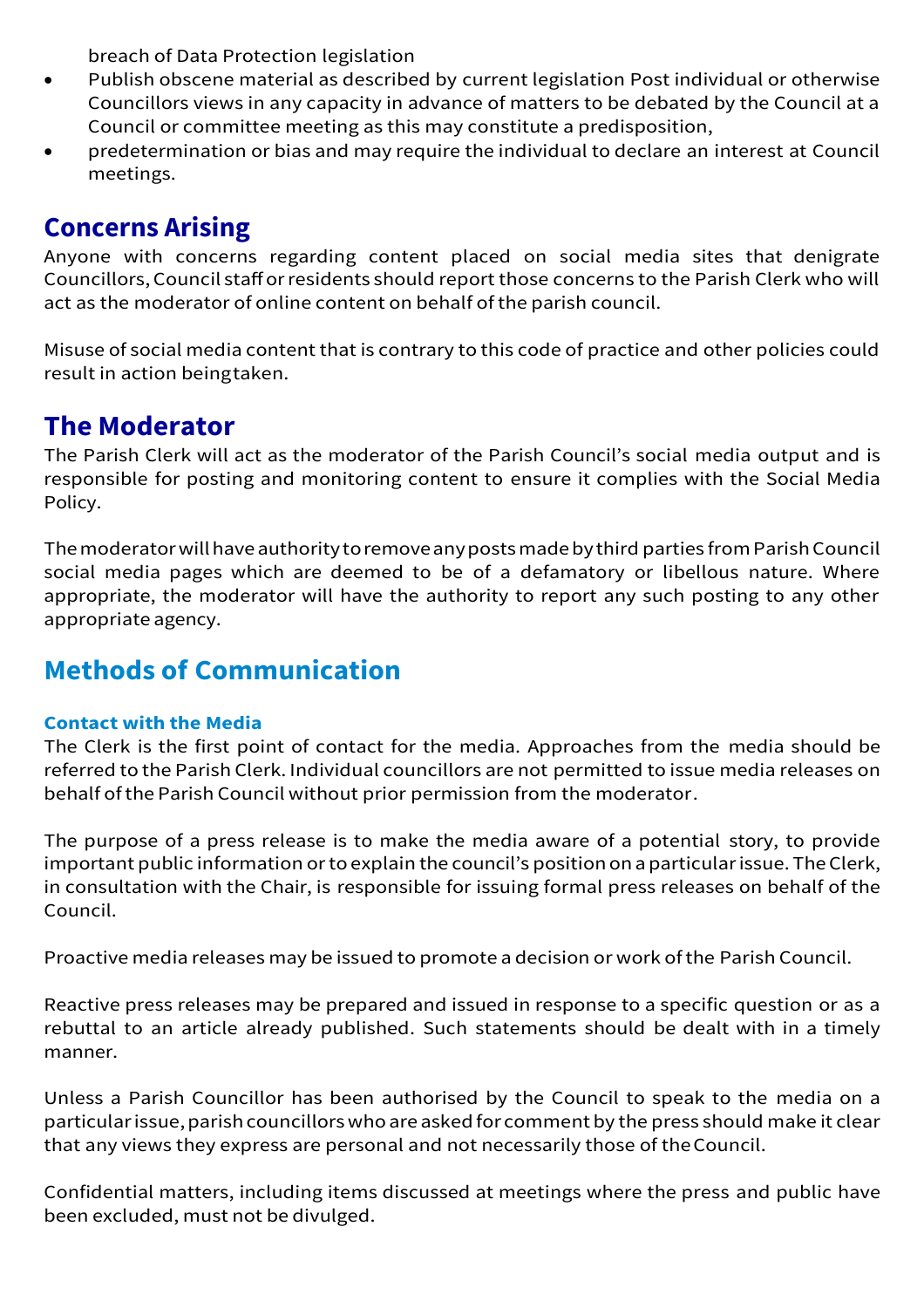Letters or articles representing the views of the Council should only be submitted by the Parish Clerk unless they have been specifically approved by the Parish Council. If Members choose to express their own opinions on Council matters, they must make clear that the views put forward are those of the individual Member and not representative of Council policy.

Parish Councillors and the Clerk should always have dueregard forthelong- term reputation of the Council in all their dealings with the media.

### **Noticeboards**

The noticeboards managed by the parish council will be kept updated to ensure that members of the community who are less active online are kept aware of key information. The locked noticeboard is intended generally for Parish Council specific information although consideration will be given to using the space for notices pertaining to activities of interest or other important information.

#### **Online Presence**

It is the intention of this document to promote the parish councils adoption of social media. Online content should be objective, balanced, informative and accurate. This policy acknowledges that what is published is invariably permanent and so the policy must ensure that information published adheres to the code of practice.

Social media is a collective term used to describe methods of publishing on internet sites (such as Facebook).

This policy covers all forms of social media and social networking sites which include (but are not limited to):-

- Parish Council website
- Facebook, Twitter, Instagram and other social networking sites YouTube and other video clips and podcastsites
- LinkedIn
- Blogs and discussion forums Email

### **Social media may be used to:**

- Distribute agendas, post minutes and dates of meetings Advertise events and activities
- Promote good news stories with a linked website or press page Advertise job and role vacancies
- Retweet or share information from partner agencies such as Principal Authorities, Police, Library, Healthetc.
- Announce new information
- Post or share information from other community groups such as schools, sports clubs and charities
- Refer resident queries to the clerk and all other Councillors Share any other information that is relevant to the community reach out to younger members of the community
- And most of all, to acknowledge that the parish council has to keep pace with modern communication platforms such asFacebook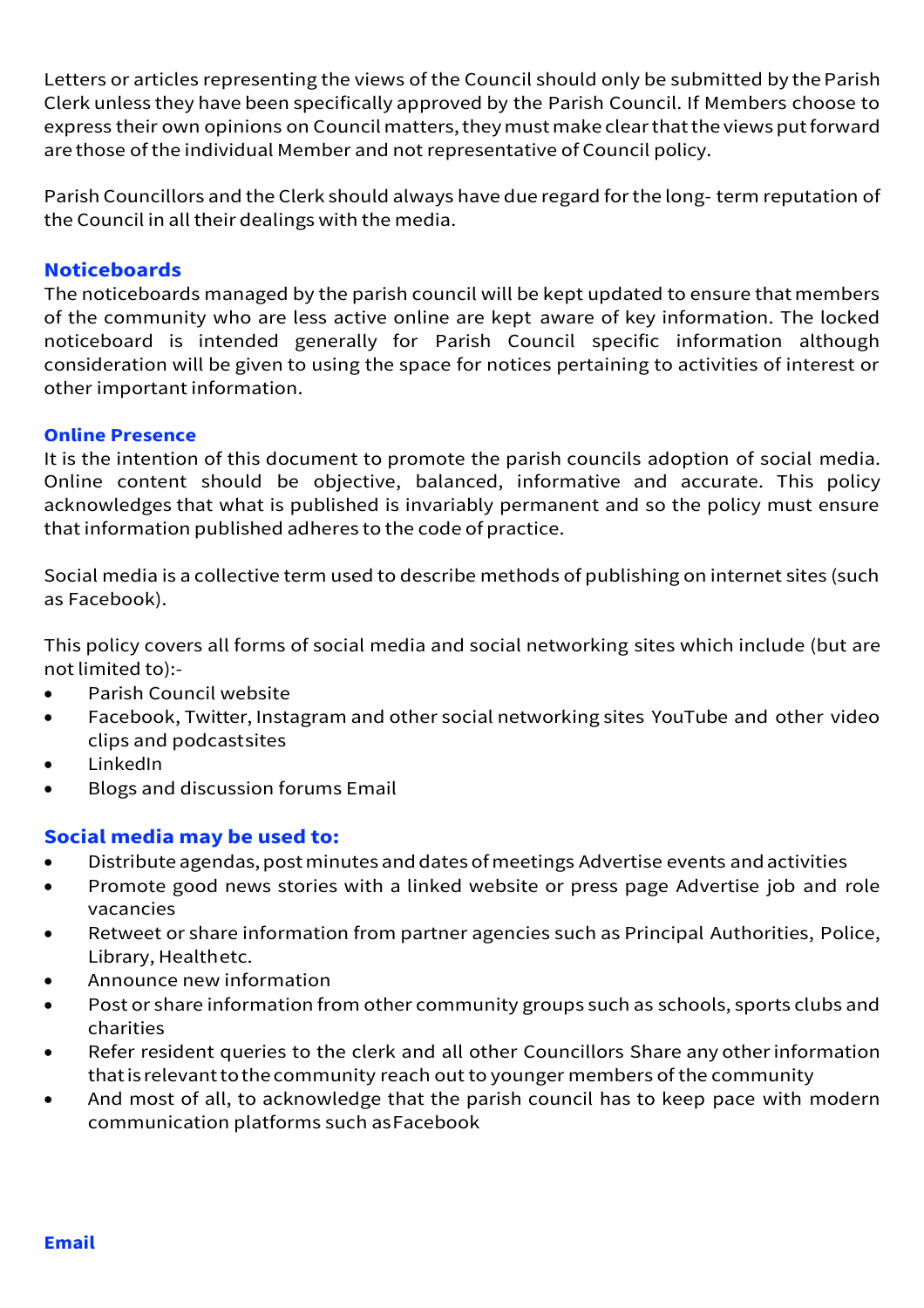The Clerk to the Parish Council has their own council email address [hoptonclerk@gmail.com.](mailto:hoptonclerk@gmail.com) The email account is monitored only when the parish clerk 'is in work' which may be only 20 hours per week. Although the clerk always attempts to respond to incoming emails as quickly as possible, an 'out of office' message should be used to inform senders of emails when may expect a reply.

The Clerk is responsible for dealing with email received and passing on any relevant mail to members or external agencies for information and/or action. All communications on behalf of the Council will usually come from the Clerk, or if generated by councillors themselves, should always becopied to the Clerk.

All new emails should adhere to data compliance requirements as guided by the parish clerk. Individual Councillors are at liberty to communicate directly with parishioners in relation to their own personal views and, if appropriate, copy to the Clerk. NB any emails copied to the Clerk become official and will be subject to The Freedom of Information Act.

These procedures will ensure that a complete and proper record of all correspondence is kept. It is advisable that parish councillors use a separate email address from their own personal email address and should follow the format:- cllr.name@domain.net/co/uk/com

The parish council may decide to register and use an exclusive domain name such that the format shown could be used :- cllr.name@hopton&cotonparishcouncil.net

This would enable the parish council to develop a specific brand and stand out from other email received by parishioners.

Itis recommended that all parish council generated email should show a suitable 'footer' . This is an example but will need to be checked for legal status and adopted by all councillors.

### Email footer

*This email and any attachments are confidential and intended for the addressee only. If you are not the named recipient, you must not use, disclose, reproduce, copy or distribute the contents of this communication. If you have received this in error, please contact the sender and then delete this email from your system.*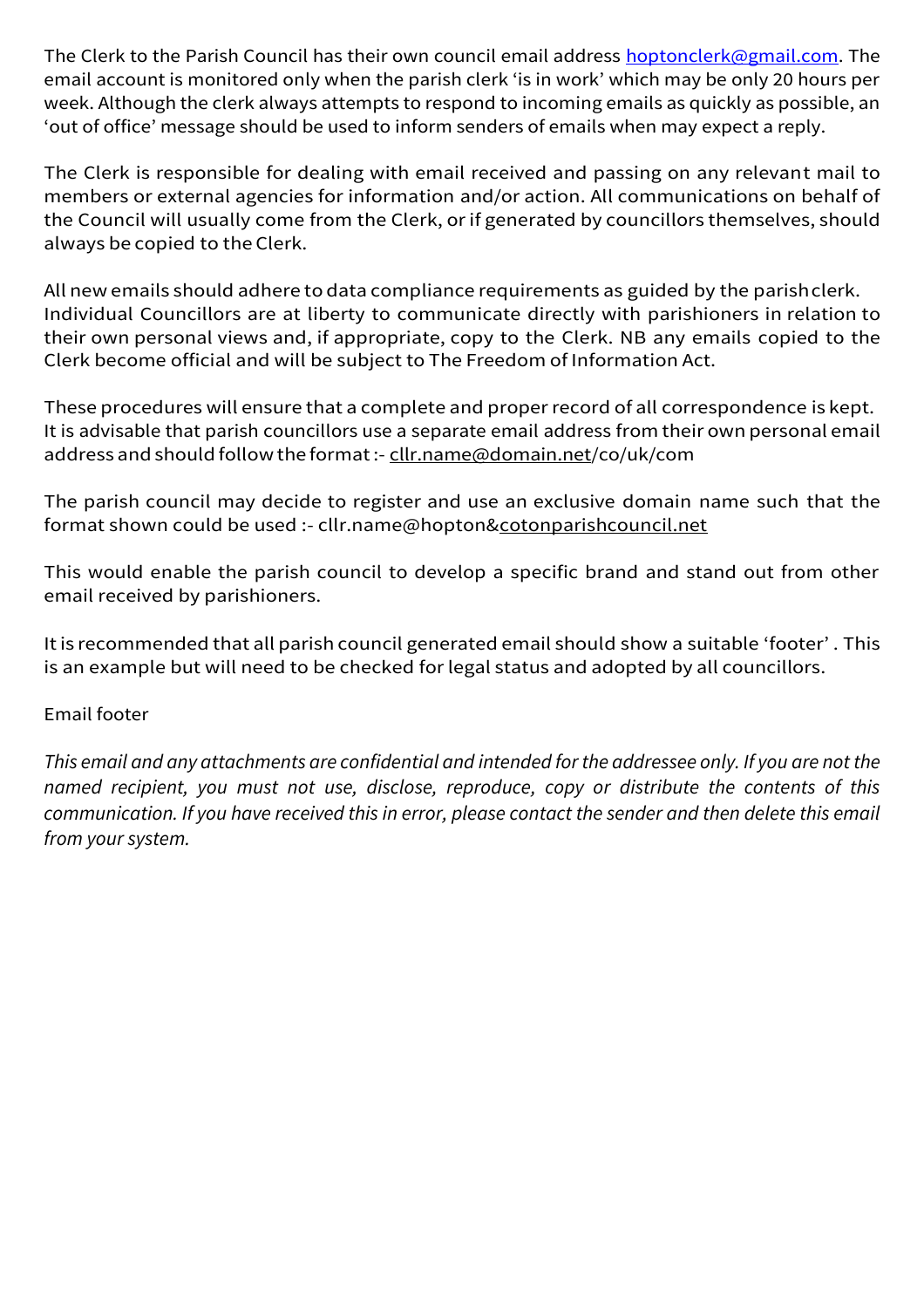# **Communications Plan**

This section of the plan seeks to describe how the parish council will implement the communications policy

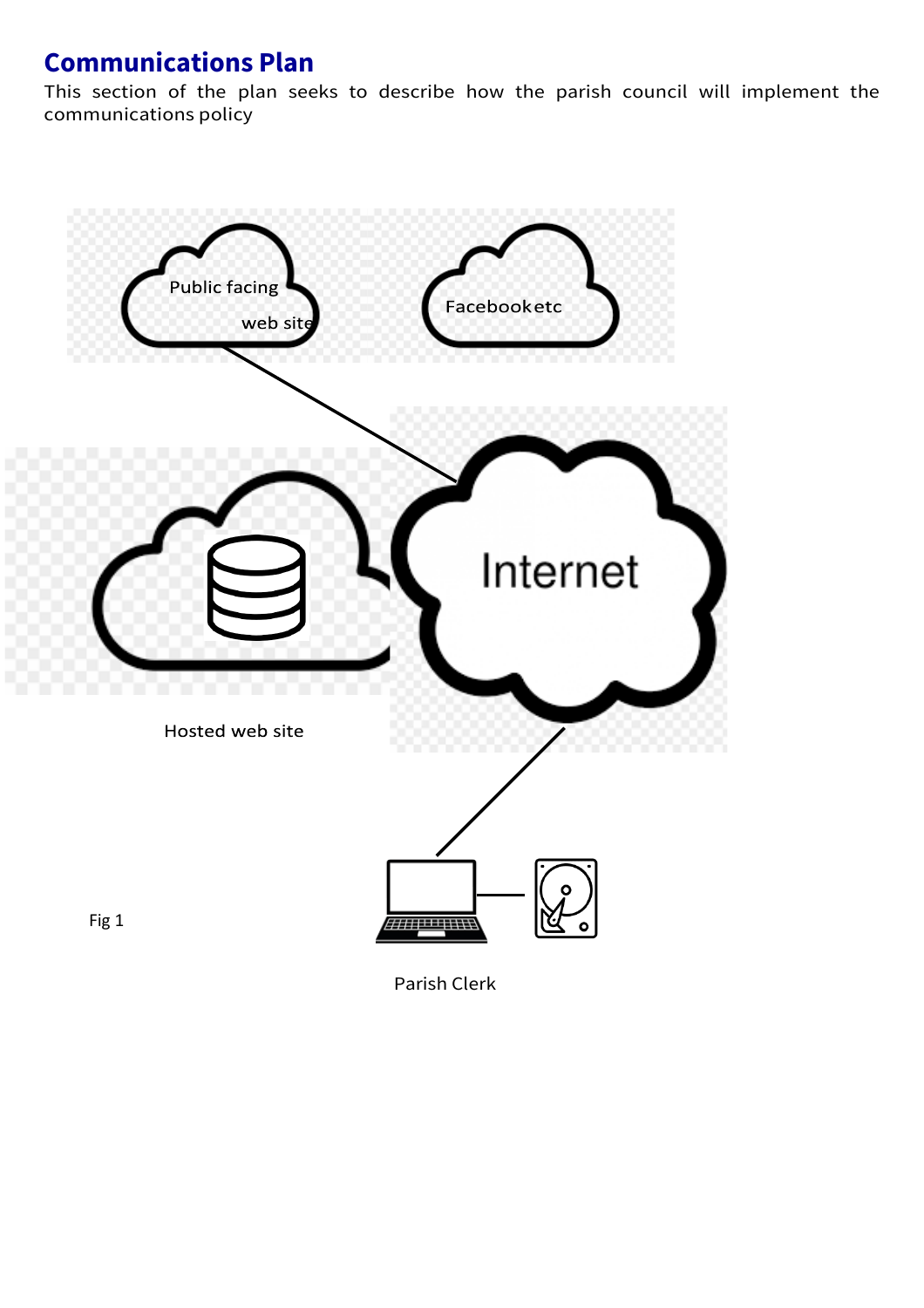# **Data security**

Fig 1 is shown to demonstrate how we would ensure data security by the following methods:-

- 1. local hard drive managed directly by the parish clerk
- 2. cloud based storage provided by a web hosting service who would manage the secure web site. Access would be password protectedand managed by the parishclerk.
- 3. The password would only be supplied to parish councillors and would be changed regularly.

# **Web Hosting**

It is recommended that the parish council investigates a new supplier for the parish council's web hostingservice.

The new service would provide a cloud based hosting service (see fig 1) with full back up of data services. This would allow the parish council to store all documentation electronically with a secondary back up managed by the parish clerk locally (see fig 1). The parish council needs to rebrand the parish council webpages and ensure that the new site fully represents the whole parish and the residents within theparish.

The web site needs to be an 'active' form of the parish council communication to residents and otherinterested parties.

# **Linkage to Social Mediasites**

The next step for the communication plan would be to develop a parish council site on the Facebook platform. The parish clerk acting as the 'moderator' would prove the linkage between the web pages and Facebook to ensure that information is published correctly, legally and proactively.

# **Costings**

To be developed

Current costs to be assessed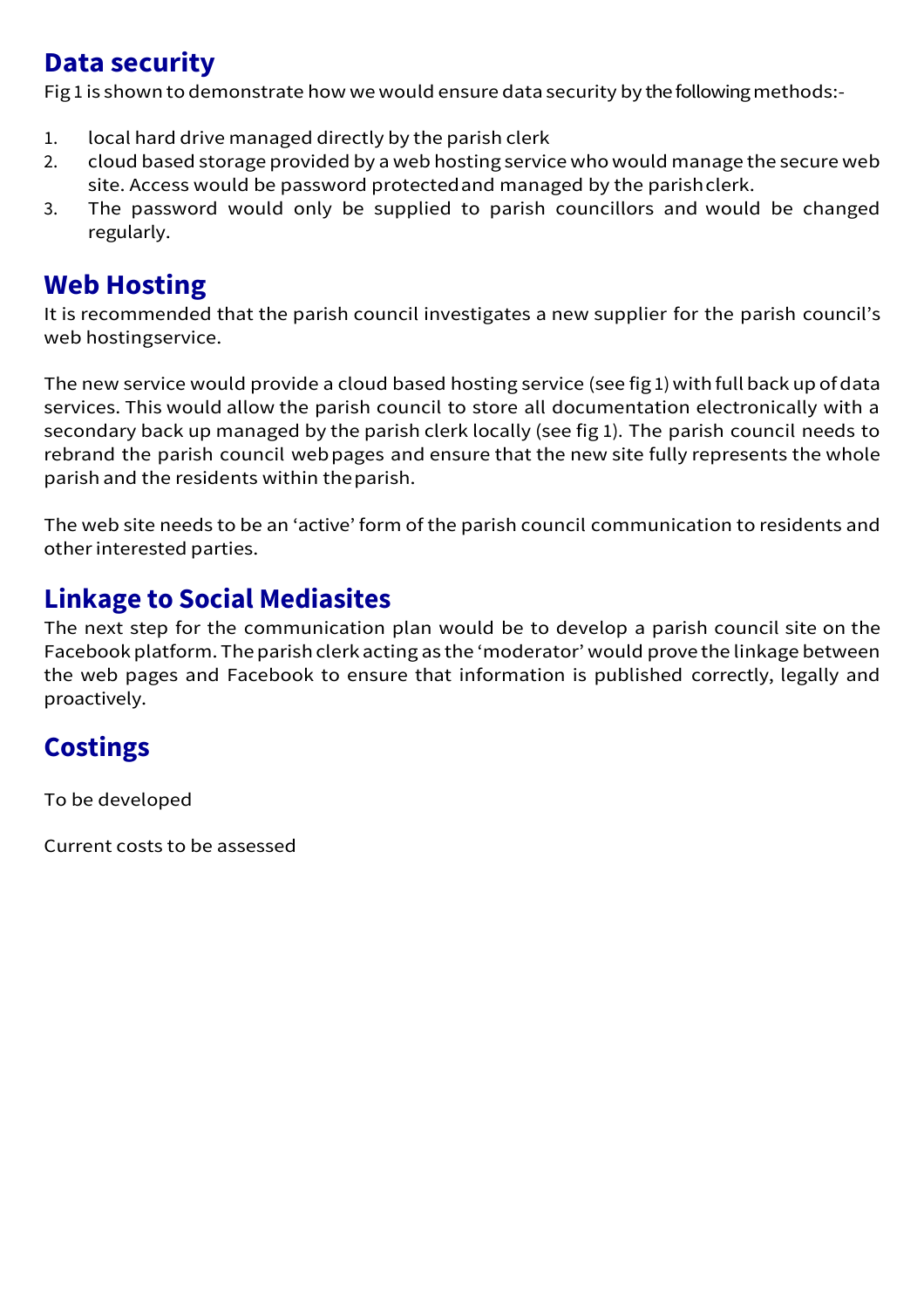# **Document Status**

| <b>Version</b> | <b>Author</b>                                               | <b>Date</b> | <b>Authorised by</b> |
|----------------|-------------------------------------------------------------|-------------|----------------------|
| <b>Draft</b>   | Cllr Steven Spennewyn 01/08/2021                            |             | Null                 |
| Version 1.1    | Cllr Steven Spennewyn 08/08/2021<br><b>Cllr Paul Lamond</b> |             | Null                 |
|                |                                                             |             |                      |
|                |                                                             |             |                      |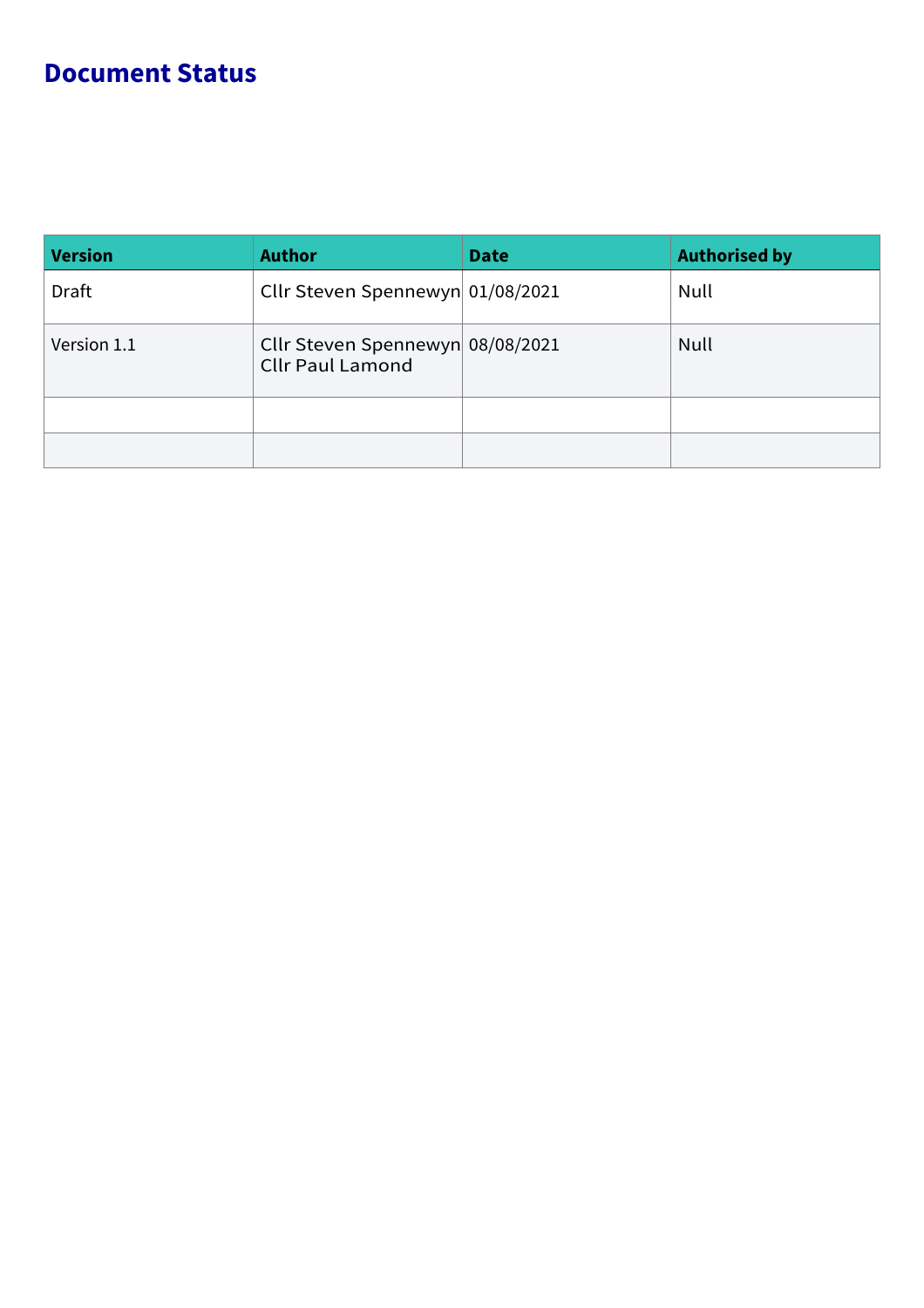#### **Hopton and Coton Parish Council - Year to Date Finances 2021 / 2021 (Current Account) Prepared for Meeting held on 13th October 2021**

|                | No Date                                | Payee                                                                | <b>Description</b>                          | Cha              | Chq Date Cashed Income                 |   |            | <b>Net</b> |             | <b>VAT</b> |                          | <b>Gross</b> |              |  |
|----------------|----------------------------------------|----------------------------------------------------------------------|---------------------------------------------|------------------|----------------------------------------|---|------------|------------|-------------|------------|--------------------------|--------------|--------------|--|
|                |                                        |                                                                      |                                             |                  |                                        |   |            |            |             |            |                          |              |              |  |
|                |                                        | Unpresented Cheques - 2020 / 2021                                    |                                             |                  |                                        |   |            |            |             |            |                          |              |              |  |
|                | 01/04/21                               |                                                                      |                                             | 858              |                                        | £ | 30.00      |            |             |            |                          |              |              |  |
|                | 06/04/21                               |                                                                      | ?                                           | 863              |                                        | £ | 1.02       |            |             |            |                          |              |              |  |
|                |                                        |                                                                      |                                             |                  |                                        |   |            |            |             |            |                          |              |              |  |
|                |                                        |                                                                      |                                             |                  |                                        | £ | 31.02      |            |             |            |                          |              |              |  |
|                |                                        |                                                                      |                                             |                  |                                        |   |            |            |             |            |                          |              |              |  |
|                | <b>Reciepts</b>                        |                                                                      |                                             |                  |                                        |   |            |            |             |            |                          |              |              |  |
|                |                                        | 09/04/21 Western Power Distribution                                  | Poles and Cable??                           |                  |                                        | £ | 30.37      |            |             |            |                          |              |              |  |
|                |                                        | 2 15/04/21 Staffs BC                                                 | Precept                                     |                  |                                        |   | £19,652.00 |            |             |            |                          |              |              |  |
|                | 3 19/04/21 GOGW                        |                                                                      |                                             |                  |                                        | £ | 0.09       |            |             |            |                          |              |              |  |
|                |                                        | 4 11/05/21 credit 33                                                 | 2                                           |                  |                                        | £ | 8.70       |            |             |            |                          |              |              |  |
|                |                                        | 5 11/05/21 credit 34                                                 | 2                                           |                  |                                        |   | 7.87       |            |             |            |                          |              |              |  |
|                |                                        |                                                                      |                                             |                  |                                        | £ |            |            |             |            |                          |              |              |  |
|                |                                        | 6 28/05/21 Lottery Fund                                              | Grant                                       |                  |                                        |   | £ 6,834.00 |            |             |            |                          |              |              |  |
|                |                                        | 7 05/08/21 Mrs S Gibson                                              | Refund salary overpayment                   |                  |                                        | £ | 151.94     |            |             |            |                          |              |              |  |
|                | 8 05/08/21                             |                                                                      |                                             |                  |                                        | £ | 18.00      |            |             |            |                          |              |              |  |
|                |                                        |                                                                      |                                             |                  |                                        |   |            |            |             |            |                          |              |              |  |
|                | <b>Payments</b>                        |                                                                      |                                             |                  |                                        |   |            |            |             |            |                          |              |              |  |
|                | 01/04/21                               |                                                                      | ?                                           | 000858           |                                        |   |            | £          | 30.00       | £          |                          | £            | 30.00        |  |
|                | 06/04/21                               |                                                                      | $\mathcal{P}$                               | 000863           |                                        |   |            | £          | 1.02        | £          | $\sim$                   | £            | 1.02         |  |
|                |                                        | 07/04/21 St James, Salt with St Peters Hopton Burial Ground Donation |                                             | 000872           | 07/04/21 14/04/21                      |   |            | £          | $250.00$ £  |            |                          | £            | 250.00       |  |
|                |                                        | 2 07/04/21 Transfer to Reserves Account                              | Neighbourhood Plan Earmarked Reserve 000871 |                  | 07/04/21 13/04/21                      |   |            | £          | 4,000.00    | £          |                          | £            | 4,000.00     |  |
|                | 3 07/04/21 Clerk                       |                                                                      | Broadband                                   | 000870           | 07/04/21 13/04/21                      |   |            | £          | 31.44       | £          |                          | £            | 31.44        |  |
|                | 4 07/04/21 SPCA                        |                                                                      | Councillor Training                         | 000869           | 07/04/21 29/04/21                      |   |            | £          | 25.00       | £          | $\blacksquare$           | £            | 25.00        |  |
|                | 5 07/04/21 HMRC                        |                                                                      | <b>Tax/NI Three Months</b>                  | 000868           | 07/04/21 26/04/21                      |   |            | £          | 884.39      | £          | $\blacksquare$           | £            | 884.39       |  |
| 6              | 07/04/21 SPCA                          |                                                                      | Employee Training                           | 000867           | 07/04/21 29/04/21                      |   |            | £          | 30.00       | £          | $\blacksquare$           | £            | 30.00        |  |
| $\overline{7}$ |                                        | 07/04/21 Loggerheads Tree Services                                   | Pollard Willow Tree                         | 000866           | 07/04/21 21/04/21                      |   |            | £          | 840.00      | £          | $\overline{\phantom{a}}$ | £            | 840.00       |  |
| 8              |                                        | 05/05/21 Royal Mail                                                  | PO Box Subscription                         | 000878           | 05/05/21 20/05/21                      |   |            | £          | 300.00      | £          | 60.00                    | £            | 360.00       |  |
| 9              |                                        | 05/05/21 Toplis Associates                                           | Year End Internal Audit                     | 000877           | 05/05/21 01/06/21                      |   |            | £          | 120.00      | £          | 24.00                    | £            | 144.00       |  |
|                | 10 05/05/21 Clerk                      |                                                                      | Salary Underpayment                         | 000876           | 05/05/21 12/05/21                      |   |            | £          | 32.40       | £          |                          | £            | 32.40        |  |
|                | 11 05/05/21 Clerk                      |                                                                      | Broadband                                   | 000875           | 05/05/21 12/05/21                      |   |            | £          | 34.94       | £          |                          | £            | 34.94        |  |
|                |                                        | 12 05/05/21 Mazaars                                                  | <b>External Audit</b>                       | 000874           | 05/05/21 02/06/21                      |   |            | £          | 200.00      | £          | 40.00                    | £            | 240.00       |  |
|                |                                        | 13 05/05/21 Pear Technology<br>14 04/06/21 Assitant Clerk            | Digital Mapping                             | 000873           | 05/05/21 17/05/21<br>04/06/21 08/06/21 |   |            | £          | 140.00      | £          | 28.00                    | £            | 168.00       |  |
|                | 15 04/06/21 Cleaner                    |                                                                      | Salary Underpayment                         | 000885           | 04/06/21 12/07/21                      |   |            | £          | 0.60        | £<br>£     | $\blacksquare$           | £<br>£       | 0.60<br>2.66 |  |
|                |                                        |                                                                      | Salary Underpayment                         | 000884           |                                        |   |            | £          | 2.66        |            |                          |              |              |  |
|                | 16 04/06/21 Clerk                      |                                                                      | Salary Underpayment                         | 000883           | 04/06/21 08/06/21                      |   |            | £          | 32.40       | £          |                          | £            | 32.40        |  |
|                | 17 04/06/21 Clerk                      |                                                                      | Broadband                                   | 000882           | 04/06/21 08/06/21                      |   |            | £          | 34.94       | £          |                          | £            | 34.94        |  |
|                | 18 04/06/21 SPCA                       |                                                                      | <b>Councillor Training</b>                  | 000881           | 04/06/21 10/06/21                      |   |            | £          | 50.00 $E$   |            |                          | £            | 50.00        |  |
|                | 19 04/06/21 SPCA                       |                                                                      | Annual Membership                           | 000880           | 04/06/21 10/06/21                      |   |            | £          | 205.00   £  |            |                          | £            | 205.00       |  |
|                | 20 04/06/21 Clerk<br>21 07/07/21 Clerk |                                                                      | Ink Cartridges                              | 000879<br>000892 | 04/06/21 08/06/21                      |   |            | £          | $22.49$ £   |            | 4.50                     | £            | 26.99        |  |
|                | 22 07/07/21 Clerk                      |                                                                      | Salary Underpayment                         |                  | 07/07/21 14/07/21                      |   |            | £          | 34.40 $E$   |            |                          | £            | 34.40        |  |
|                |                                        | 23 07/07/21 Trent Ground Maintenance                                 | Broadband                                   | 000891<br>000890 | 07/07/21 14/07/21                      |   |            | £          | 34.94 $E$   |            | $\blacksquare$           | £            | 34.94        |  |
|                |                                        | 24 07/07/21 Trent Ground Maintenance                                 | Mowing and Maintenance                      |                  | 07/07/21 20/07/21                      |   |            | £          | 478.00   £  |            | 95.60                    | £            | 573.60       |  |
|                |                                        |                                                                      | Mowing and Maintenance                      | 000889           | 07/07/21 20/07/21                      |   |            | £          | 408.00   £  |            | 81.60                    | £            | 489.60       |  |
|                | 25 07/07/21 SPCA                       |                                                                      | Training                                    | 000888           | 07/07/21 29/07/21                      |   |            | £          | $30.00$   £ |            | $\sim$                   | £            | 30.00        |  |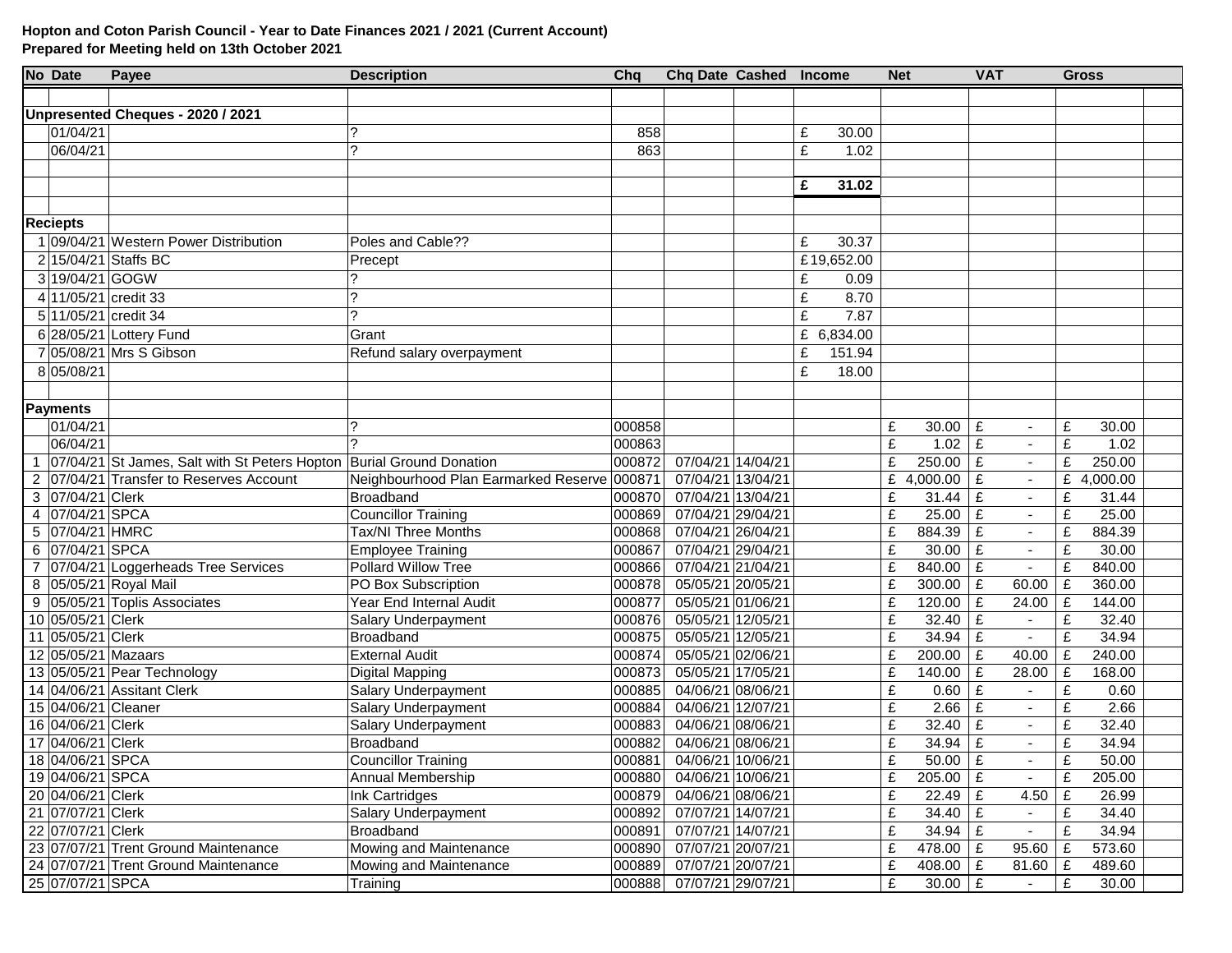#### **Hopton and Coton Parish Council - Year to Date Finances 2021 / 2021 (Current Account) Prepared for Meeting held on 13th October 2021**

| No Date          | Payee                                       | <b>Description</b>             | Cha                                  | <b>Chq Date Cashed Income</b> |  |                                        |   | <b>VAT</b><br><b>Net</b> |             | <b>Gross</b> |                         |            |  |
|------------------|---------------------------------------------|--------------------------------|--------------------------------------|-------------------------------|--|----------------------------------------|---|--------------------------|-------------|--------------|-------------------------|------------|--|
| 26 07/07/21 HMRC |                                             | Tax/NI Three Months            | 000887                               | 07/07/21 23/07/21             |  |                                        | £ | 922.22                   | Ι£          |              | £                       | 922.22     |  |
|                  | 27 07/07/21 Royal Mail Group                | <b>Freepost Annual Payment</b> | 000886                               | 07/07/21 15/07/21             |  |                                        | £ | $99.50$ £                |             | 19.90        | £                       | 119.40     |  |
|                  | 30 06/07/21 Trent Ground Maintenance        | Grasscutting                   | 000899                               | 11/08/21 20/08/21             |  |                                        | £ | $408.00$ $E$             |             | 81.60        | $\mathbf{E}$            | 489.60     |  |
|                  | 32 06/08/21 Trent Ground Maintenance        | Grasscutting                   | 000900                               | 11/08/21 20/08/21             |  |                                        | £ | 408.00 $E$               |             | 81.60        | $\overline{\mathrm{E}}$ | 489.60     |  |
|                  | 33 11/08/21 Locum Clerk                     | <b>Expenses and Salary</b>     | 000896                               | 11/08/21 19/08/21             |  |                                        | £ | $465.77$ £               |             |              | $\overline{f}$          | 465.77     |  |
|                  | 34 21/07/21 Staffordshire Wildlife Trading  | Conference facilities          | 000894                               | 07/07/21 10/08/21             |  |                                        | £ | $109.50$   £             |             | 2.90         | £                       | 112.40     |  |
|                  | SO 28/04/21 Salaries April                  |                                |                                      | 28/04/21                      |  |                                        |   | £ $1,041.00$ £           |             |              | £                       | 1,041.00   |  |
|                  | SO 28/05/21 Salaries May                    |                                |                                      | 28/05/21                      |  |                                        |   | £ $1,041.00$ £           |             |              | £                       | 1,041.00   |  |
|                  | SO 28/06/21 Salaries June                   |                                |                                      | 28/06/21                      |  |                                        |   | £ $1,041.00$ £           |             |              | £                       | 1,041.00   |  |
|                  | SO 28/07/21 Salaries July                   |                                |                                      | 28/07/21                      |  |                                        |   | £ 1,041.00               | £           | $\sim$       | £                       | 1,041.00   |  |
|                  | SO 20/04/21 Hopton Village Hall             |                                |                                      | 20/04/21                      |  |                                        | £ | 30.00                    | £           | $\sim$       | £                       | 30.00      |  |
|                  | DD 07/06/21 Credit Card?                    |                                |                                      | 07/06/21                      |  |                                        | £ | 39.24 $E$                |             | $\sim$       | £                       | 39.24      |  |
|                  | DD 07/07/21 Credit Card?                    |                                |                                      | 07/07/21                      |  |                                        | £ | $218.53$ £               |             | $\sim$       | £                       | 218.53     |  |
|                  | DD 06/08/21 Credit Card?                    |                                |                                      | 06/08/21                      |  |                                        | £ | 24.99                    | £           | $\sim$       | £                       | 24.99      |  |
|                  |                                             |                                |                                      |                               |  |                                        |   |                          |             |              |                         |            |  |
|                  |                                             |                                |                                      |                               |  | £26,702.97                             |   | £15,142.37 £             |             | 519.70       |                         | £15,662.07 |  |
|                  |                                             |                                |                                      |                               |  |                                        |   |                          |             |              |                         |            |  |
|                  | <b>Unpresented cheques 27/8/21</b>          |                                |                                      |                               |  |                                        |   |                          |             |              |                         |            |  |
|                  | 28 21/07/21 Colwich Parish Council          | Printing                       | 000893                               | 21/07/21                      |  |                                        | £ | 63.72                    | £           |              | £                       | 63.72      |  |
| 29 31/07/21 SLCC |                                             | Job Advertisement              | 000898                               | 11/08/21                      |  |                                        | £ | 184.00                   | £           | 220.80       | £                       | 404.80     |  |
|                  | 31 26/07/21 Tixal and Ingestre Village Hall | <b>Room Hire</b>               | 000897                               | 11/08/21                      |  |                                        | £ | 34.00                    | £           |              | £                       | 34.00      |  |
|                  | 35 08/10/21 Locum Clerk                     | <b>Expenses and Salary</b>     | 000901                               | 08/10/21                      |  |                                        | £ | 979.35                   | $\mathbf f$ |              | £                       | 979.35     |  |
|                  | 36 23/08/21 Mazaars                         | <b>External Audit</b>          | 000902                               | 08/10/21                      |  |                                        | £ | 300.00                   | £           | 60.00        | £                       | 360.00     |  |
|                  | 37 25/08/21 Staffordshire County Council    | <b>Tree Surgeon</b>            | 000903                               | 08/10/21                      |  |                                        | £ | 229.98                   | £           |              | £                       | 229.98     |  |
|                  | 38 31/08/21 Trent Ground Maintenance        | Grasscutting                   | 000904                               | 08/10/21                      |  |                                        | £ | 408.00   £               |             | 81.60        | £                       | 489.60     |  |
|                  |                                             |                                |                                      |                               |  |                                        |   | £ 2.199.05 $E$           |             | 362.40       |                         | £ 2,561.45 |  |
|                  |                                             |                                |                                      |                               |  |                                        |   |                          |             |              |                         |            |  |
|                  |                                             |                                |                                      |                               |  |                                        |   |                          |             |              |                         |            |  |
|                  |                                             |                                |                                      |                               |  | Balance Bought Forward £15,283.76      |   |                          |             |              |                         |            |  |
|                  |                                             |                                | Expenditure up to 27/8/21 £15,662.07 |                               |  |                                        |   |                          |             |              |                         |            |  |
|                  |                                             |                                |                                      |                               |  | Unpresented Cheques 27/8/21 £ 2,561.45 |   |                          |             |              |                         |            |  |
|                  |                                             |                                |                                      |                               |  | Income up to $27/8/21$ £26,702.97      |   |                          |             |              |                         |            |  |
|                  |                                             |                                |                                      |                               |  |                                        |   |                          |             |              |                         |            |  |
|                  |                                             |                                |                                      |                               |  | £26,324.66                             |   |                          |             |              |                         |            |  |